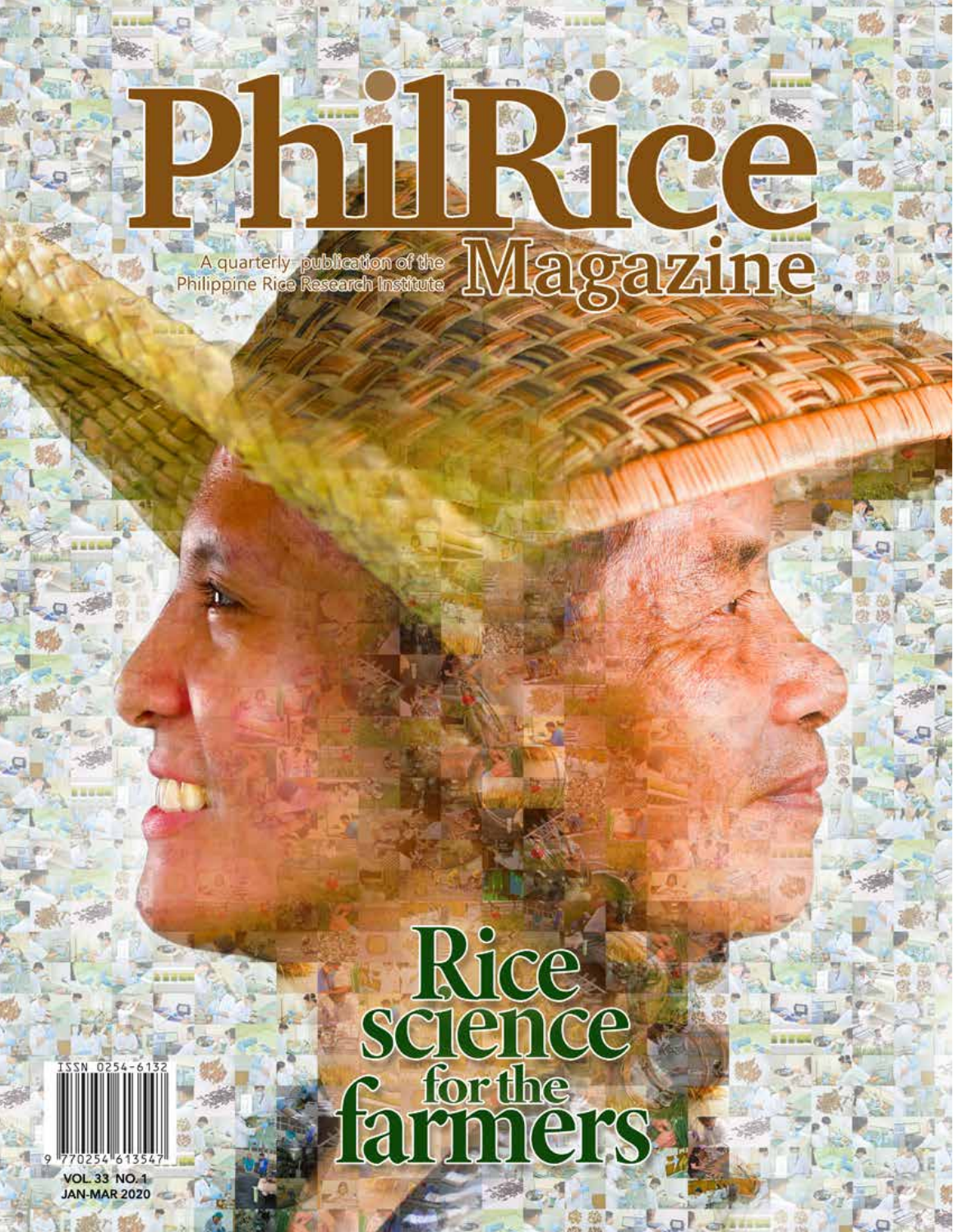# **ABOUT THE COVER**

Rice science for the farmers mirrors people whose lives were touched and transformed through rice R&D. Our science is not just ricecentered, it is also people-centric. It is not merely doing research for research's sake because our R&D workers believe that many people entrust their aspirations on us hoping that these will come true. In this issue, people from all walks of life retell how our R&D outputs have created an impact in their lives.



### **CONTENTS**

**3**

**5**

#### **NEWS**

- RCEF SEED DISTRIBUTION CONTINUES **2**
	- ANALYSTS GUARANTEE RCEF SEEDS QUALITY **2**
		- RCEF EXTENSION SUPPORT ENERGIZED
		- PHILRICE, SEARCA SIGN MOU **4**
	- BOHOL TAPS PHILRICE TO BEEF UP LOCAL PRODUCTION **4**
	- GOLDEN RICE APPROVED AS FOOD AND FEED, OR FOR PROCESSING
	- PHILRICE TEXT CENTER RECOGNIZED AS GOV'T BEST PRACTICE **5**
		- **RICE ACROSS THE COUNTRY 6**
		- **WHAT'S NEW IN RICE RESEARCH 8**
			- **NEW KNOWLEDGE PRODUCTS 9**
		- **RISE WITH RICE:** POSITIVE VIBES FROM FARMERS **10**

### **FEATURES**

- **12** TWENTY YEARS OF WAITING **14** ARE YOU IN OR OUT?
- **16** PALAYAMANAN FARMERS SHINE
- 
- **18** MECHANIZE DRYING, TRY REVERSING
- **19** TREASURE TROVE IN TRAINING
- **20** BERICEPONSIBLE PHILIPPINES
- **22** ''I FOUND MY ROLE IN AGRICULTURE, AND I AM CHOOSING IT"
- **24** THE JOY OF TOGETHERNESS
- **26 PARTNERS IN THE FIELD:** ON ENGAGEMENTS AND PARTNERSHIPS
- **28** LEVELING UP PH RICE FARMING
- **30 VOX POP:** HOW ARE YOU 'DIGITALIZING' YOUR FARM ACTIVITIES?
- **31 RICE RECIPES**
- **32 STAFF EXTRAORDINAIRE**

**Editor-in-Chief:** Ronan G. Zagado · **Assistant and Managing Editor:** Hanah Hazel Mavi B. Manalo · **Co-managing Editor/Layout:** Reuel M. Maramara· **Writers/Photographers:** Ajea C. Alcantara · Zenny G. Awing · Anna Marie F. Bautista · Jayson C. Berto · Allan C. Biwang Jr. · Keesha N. Bornaes · Pamela V. Carbungco · Aldrin G. Castro · Donna Cris P. Corpuz · Carlo G. Dacumos · Renz Romyl C. De Joya · Jesrel O. Edraira · Christina A. Frediles · Charisma Love B. Gado-Gonzales · Vanneza B. Isidro · Edmar B. Juanitez · Joillie Nicole B. Lacbayan · Richard Malihan · Hanah Hazel Mavi B. Manalo · Reuel M. Maramara · John Joward A. Martillana · Mary Grace M. Nidoy · Jose Mari Z. Nombrere · Anileen O. Pajarillo · Job U. Ramos · Julianne A. Suarez · Ronaldo C. Tabiling Jr. · Sherlyn Dawn D. Taglucop · Ruby Moselle O. Tumanguil · Ian Joseph G. Zara · **Design/Layout:** Carlo G. Dacumos · **Illustrations/Graphics:** Zenny G. Awing · Perry Irish H. Duran · Reuel M. Maramara · **Circulation:** Christina A. Frediles · Teofilo C. Paulino · **Admin. Support:** Derwin J. Villena · **Printing Press:** Innovations Printshoppe, Inc. · **Consulting Editor:** Constante T. Briones · **Editorial Advisers:** John C. De Leon · Karen Eloisa T. Barroga · Eduardo Jimmy P. Quilang



The editorial team encourages readers to photocopy and circulate articles in this magazine with proper acknowledgment. Everyone is also invited to contribute articles (600-800 words plus at least four photos/illustrations with credits) and suggest topics, or refer individuals and organizations engaged in rice whose stories are worth featuring. Please email prri.mail@philrice.gov.ph or mail to: THE EDITOR, PhilRice Magazine, Development Communication Division, Philippine Rice Research Institute, Maligaya, Science City of Muñoz, 3119 Nueva Ecija.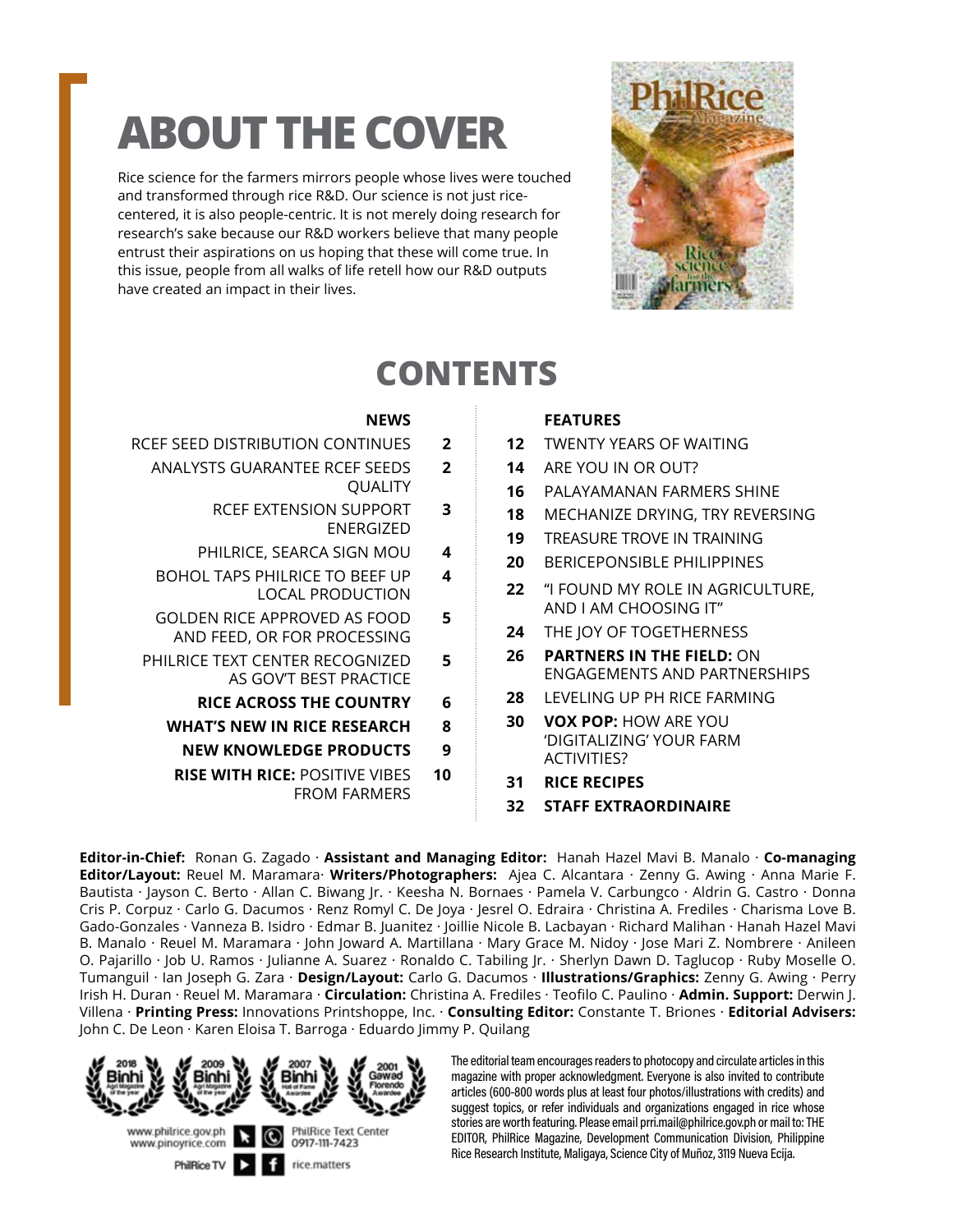

Public discourse on the value of research or science recently went viral. On the upside, there was a semblance of serendipity in that social debate! It allowed everyone from all directions to deliberate, contest, and assess the significance of science, and gave it a human face. It pulled more skeptics into admitting that research outputs are not simply left piled up on shelves or in journal publications, but have genuinely reached and transformed people in need, like our farmers.

PhilRice's reason-for-being as a research for development (R4D) institute is to create innovations and solutions that can advance farmers' productivity and income. Now in its 4<sup>th</sup> decade of operation, the Institute continues to help contain emerging challenges and pressures in the rice industry. Its work covers not only research but also extension and policy advocacy.

It takes on nutrition research and advocacy, together with its parners, like the development of Golden Rice, to add one solution to the public health problem of Vitamin A deficiency. It likewise takes heed to the challenge of digitalization to achieve efficiency in rice farming, and probably convince the youth that agriculture is evolving into a profession – not just an unpreferred occupation.

Are these investments in rice science worth it?

Results of a recent external study suggest that a peso worth of investment in PhilRice to perform R4D work could earn some 17% net annual rate of return, which is not inferior to what the banks can offer. This impact speaks for itself. Before PhilRice was established, the average yield was only 2.67t/ha; these days, the national average yield from all ecosystems is 4.04t/ha thanks to the modern rice varieties and other farming technologies, including irrigation and mechanization, that reached our farmers. While production and yield performance have increased over time, population growth rate continues to outpace it. Therefore, we need more investments in rice R4D to develop technologies that would augment production to feed the growing population.

Let us tell you true-to-life stories of how our R4D outputs and policy advocacy work etched their indelible marks in the lives of our stakeholders, especially the rice farmers.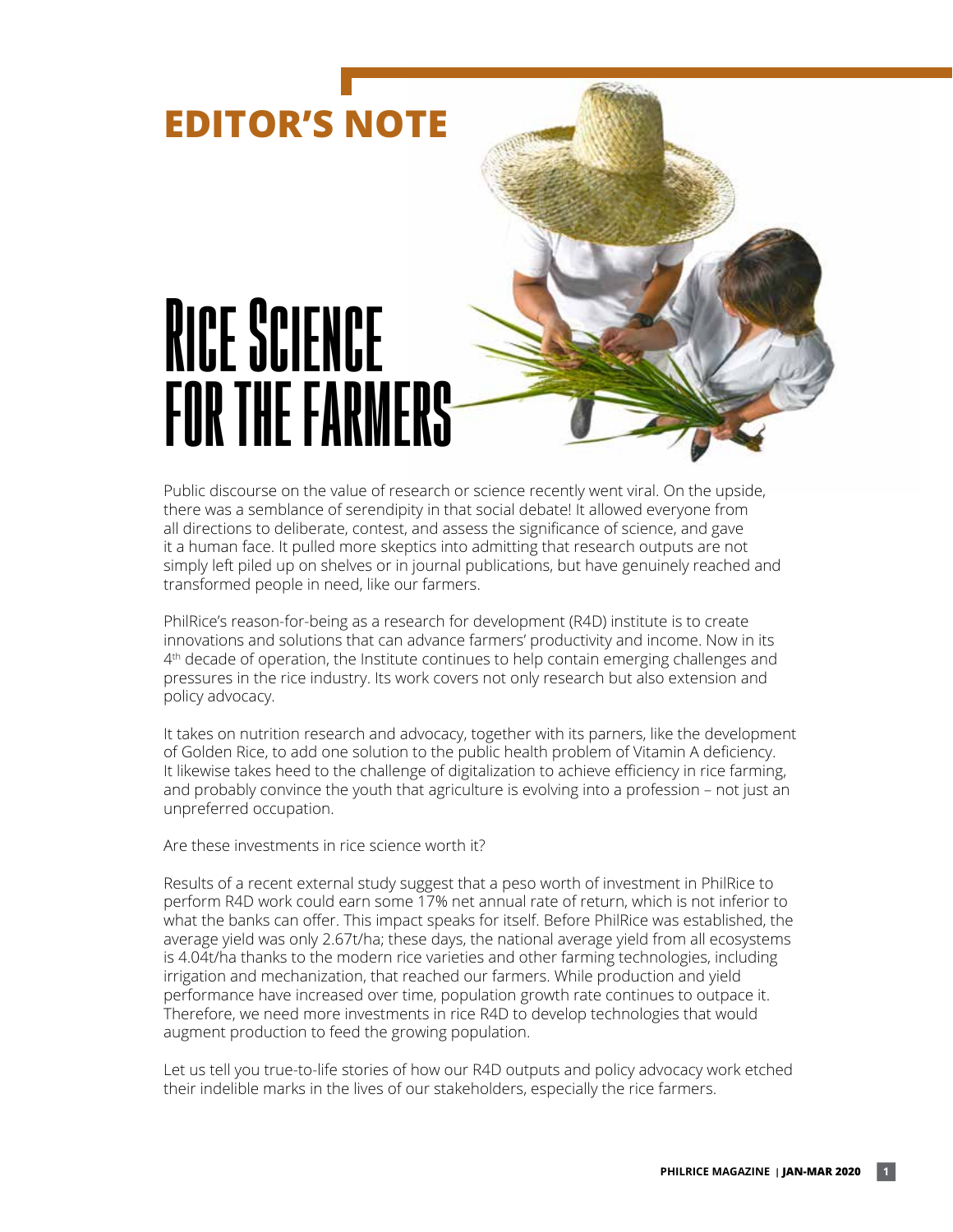## What's new in Rice Research

**AJEA C. ALCANTARA**

# **Planning tool for rainfed farmers**

Our country has more than 7.5M ha of dryland or rainfed areas, which account for three-fourths of the 10M ha of cultivated (arable) areas. Over 5 million households are in the rainfed rice environment and are at high risk owing to the difficulties being inflicted by climate change.

How can we help the rainfed rice farmers become climate change-adaptive? A strategic crop production planning tool like WeRise could be tapped.

According to senior researcher Ailon Oliver Capistrano, the Weather-Rice-nutrient integrated decision support system (WeRise) is a platform that consists of two modelling tools–climate and cropmodelling–that are integrated to identify the best planting schedule in a rainfed rice environment based on forecasted weather data.

WeRise uses seasonal climate predictions providing farmers crucial weather

information for the incoming cropping season. Weather information includes the start and end of the rainy season and rainfall distribution during the cropgrowing season.

This also advises farmers when to sow and transplant the crop, what variety is appropriate, and how fertilizer may be efficiently applied.

"Before using WeRise, there should be a calibration conducted in terms of crop data. In our case, we use varietal data to be included in the crop database along with historical weather data of a specific location so WeRise could model the projected weather data for the coming year or for the next six months," Capistrano explained.

The projected weather data will then become an input information in the cropmodelling tool and will be processed to determine the highest possible yield of

a variety across the projected annual or 6-month weather data.

Moreover, the technology will be transferred to LGUs after validating WeRise predictions through on-farm field experiments. "We target two barangays per municipality and from each barangay, we will be needing the help of six farmers to validate the platform," Capistrano said.

Since this is for the use of extension workers, Capistrano said, they should be capacitated first, specifically in collecting data from an authorized weather data provider.

WeRise was developed by the IRRI-Japan collaborative research project on Climate Change Adaptation in Rainfed Rice Areas. Through the IRRI-PhilRice-JIRCAS collaborative research project, WeRise is localized to suit rainfed rice areas in the Philippines. **•**

**JOB U. RAMOS**



**On-field validation in Cabatuan, Iloilo, a pilot site of the WeRise project.**